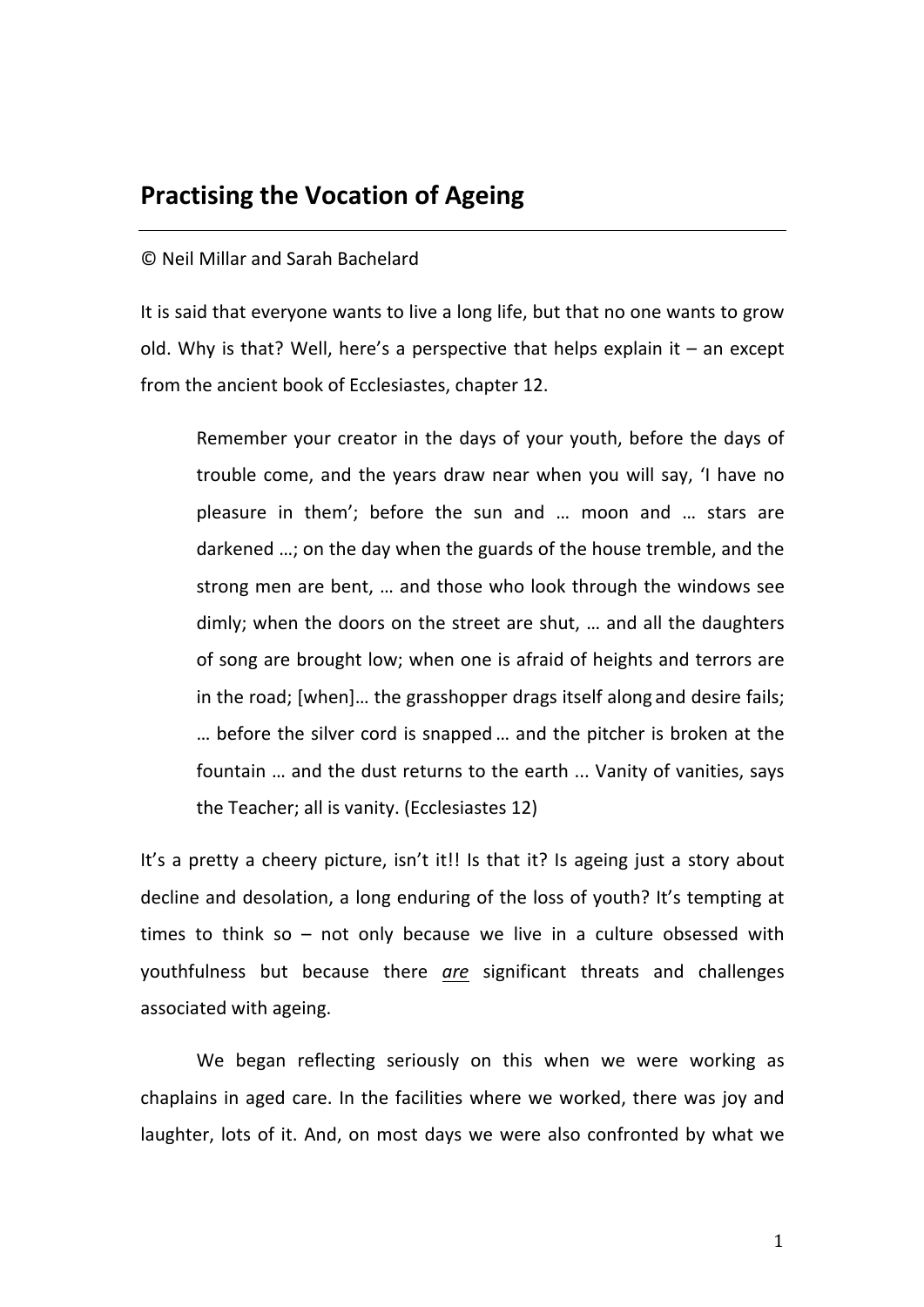can only describe as the ravages of old age  $-$  people crippled with arthritis and confined to bed, people burdened with loss or confused by dementia.

"It is possible that the process of ageing and dying is the richest and deepest of life's unfoldings", writes Zen priest Norman Fischer (2011, 221). That's an encouraging thought, and a nice counter to the sentiment in Ecclesiastes. But what does it mean, not only for those pictured on billboards advertising the latest state-of-the-art retirement complexes—smiling couples with perfect teeth, trim physiques and endless years of golf ahead of thembut also for those who are frail, whose bodies are broken and whose minds are failing. What of Fischer's vision, if anything, is possible for them?

The affirmation that there are gifts and tasks associated with age is important and relatively widespread these days-gifts of wisdom and a role in mentoring others, so-called 'sage-ing' (Kantor et al, 2006), are regularly mentioned—yet for all their promise these notions often remain vague and ungrounded, and so in danger of becoming romantic and glib. And again, how do they relate to those for whom possibilities of living actively and generatively are fading?

We do believe there is a vocational dimension to ageing, and that this matters, not only for the elderly and those caring for them but for all of us who are seeking to live with integrity. If we're going to a talk about this truthfully, however, it must speak to the full spectrum of experiences of ageing.

So to begin, we're going to say a little about this idea of a 'vocation' of ageing and what it might mean to *grow* old and not just get old. We'll draw from the theology of the Christian tradition, which we believe offers resources to engage our journey of ageing as a journey of transformation. Then, in the light of this, we'll suggest practices that enable and support this journey.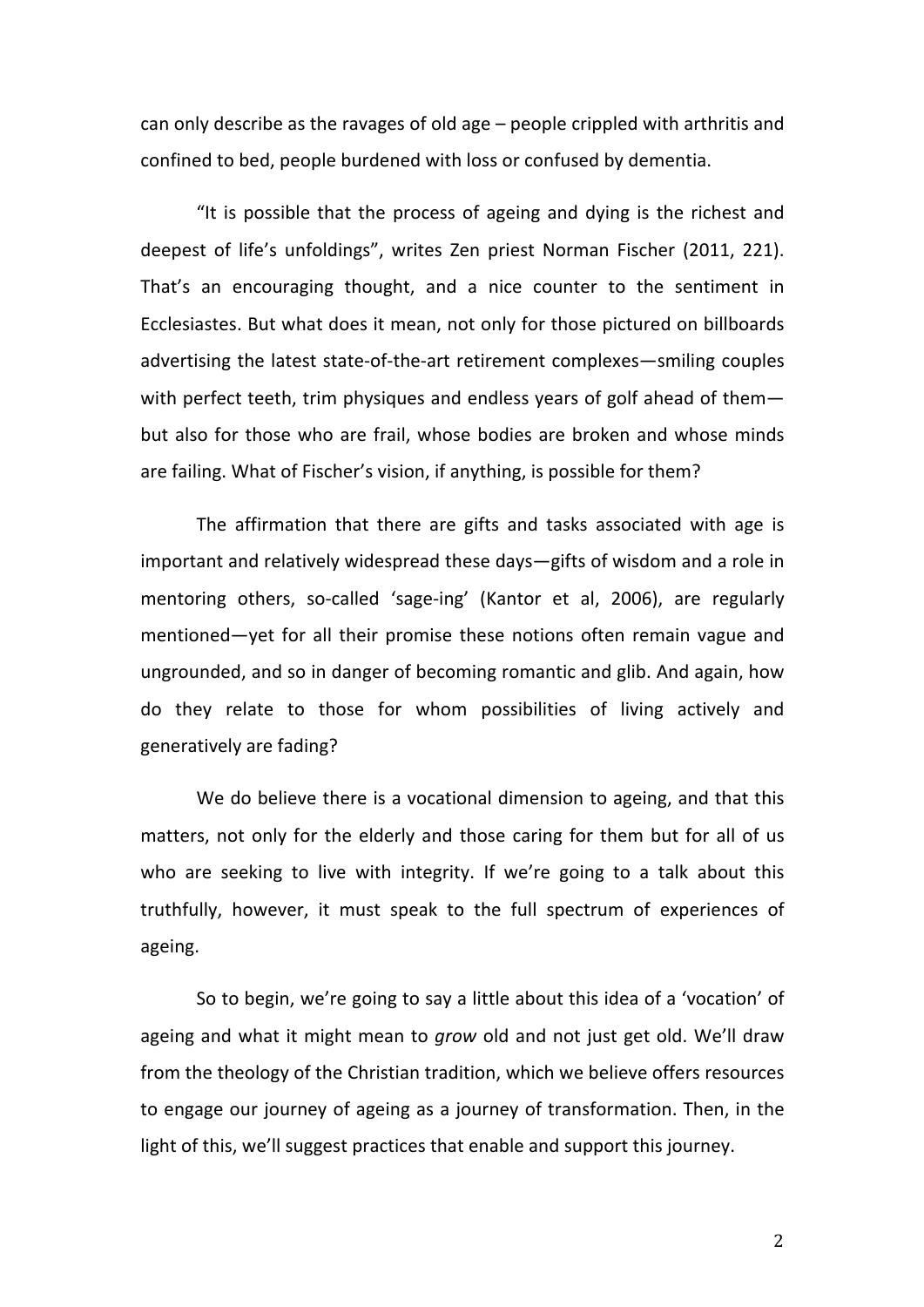#### **The Vocation of Ageing**

 

We conceive the vocation of ageing essentially as a vocation to be and become more truly ourselves. This is not to be confused with narcissism or self-centredness, for the more I become myself and live out my true personhood, the more I participate authentically and creatively in the life and well-being of the whole world. Nor is "becoming myself" reducible to some self-chosen project for fulfilment. In Christian understanding, human beings are created to be in the image and likeness of  $God - which$  means being radically responsive to and transformed by the Trinitarian communion of love. This, of course, is a vocation for the whole of life, not just for old age. What is noteworthy about this stage, however, is that it crystallises the deepest dynamics of this human vocation  $-$  time is running out.

A few hours of pastoral visiting in a nursing home or in the community makes plain that the process of ageing almost inevitably entails a degree of what Simone Weil (1973, 117) calls "affliction", experiences of suffering and marginalisation that threaten to eclipse long held frames of identity and that challenge glib notions of vocation in this stage of life.<sup>1</sup> Many are feeling the effects of curtailed independence, social networks and significance. They are grieving the death of spouses and friends; and physically they are experiencing a decline in energy, mobility and health. A number are losing access to their cognitive capacities. These are compound losses, which can stir unresolved grief from the past. Together with these losses, the prospect of their own death looms ever nearer.

It is not difficult, then, to understand why anxiety, resentment, loneliness and depression are widespread among the elderly. Their situation is

 $1$  What we describe here is particularly pertinent to cultures where a growing percentage of elderly people are in care. Those in cultures where the elderly remain in extended family households and continue to have an honoured role may not experience marginalization to the same degree. Nevertheless, old age invariably brings experiences of diminishment and suffering.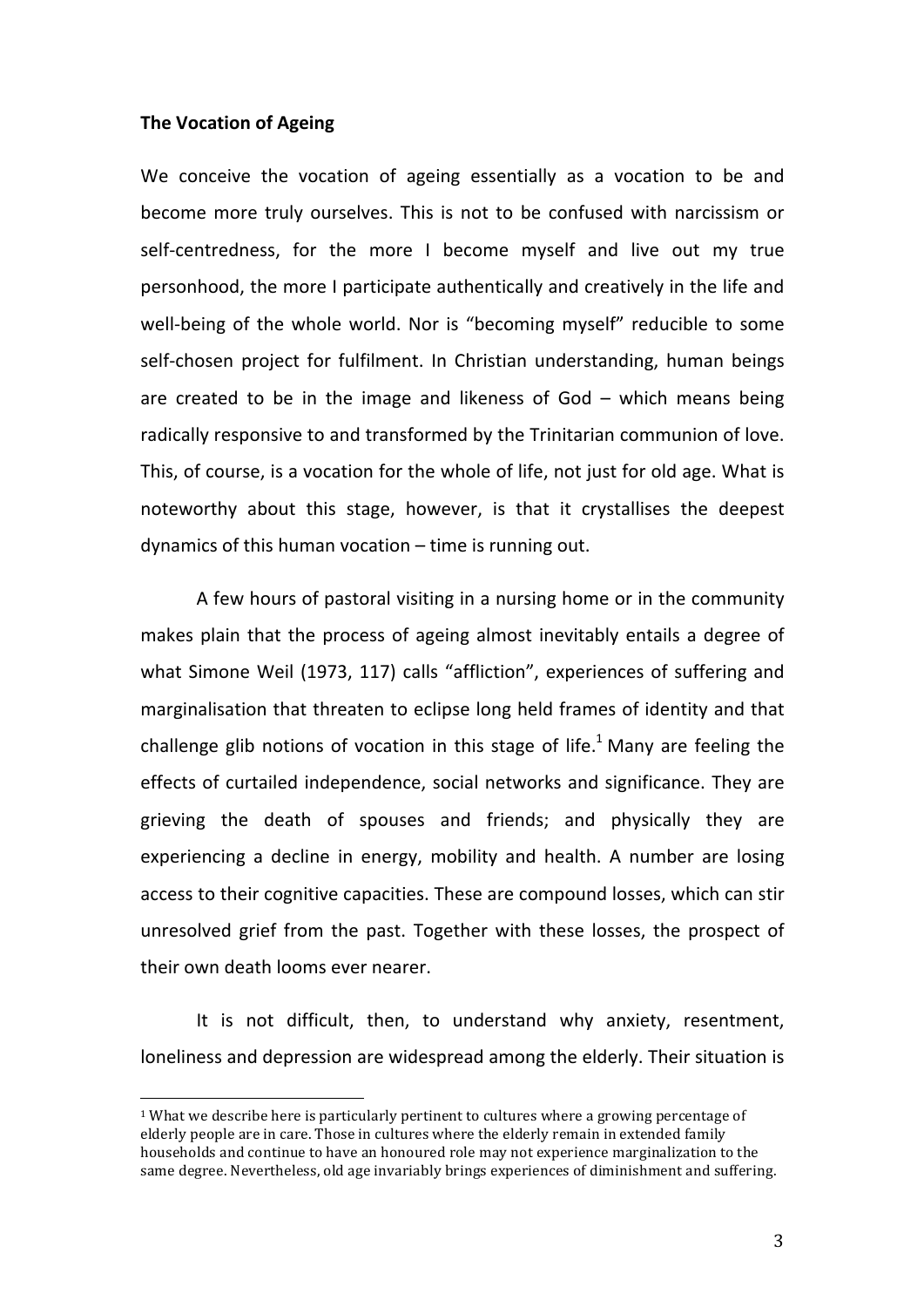not helped by the fact that many have poorly developed resources for dealing with such affronting and dislocating experiences. One writer refers to this as "spiritual risk" (Fitchett, 1999), a situation of high spiritual need and low spiritual resource.

#### **Concurrent movements**

In this context, it seems to us that engaging the vocation of ageing is best begun early in life. Such engagement must encompass two fundamental movements. The first is the movement towards what French author Marie de Hennezel (2008) describes as "self-completion". This is a process of coming to terms with the whole story of our lives. "A life completed is a life at peace", de Hennezel says (2008, 92), which is why it is "so important to put our lives in order and to take stock before we leave the world's stage". In a similar vein, theologian Rowan Williams (2012, 245) suggests that if "you have a picture of human life as a story that needs pondering, retelling, organizing ... it will be natural to hope for time to do this work", a work he describes as "the making of the soul".

This can be a richly rewarding process, an ongoing opportunity to distil our own wisdom and perspective on life and celebrate its gifts (Lamb and Thomson, 2001, 63). It can also be painful and difficult at times  $-$  as we uncover repressed emotions, unresolved conflicts, regrets and disappointments. In such a perspective, says Williams (2012, 245), "it is not an exaggeration to say that ... growing old will make the greatest creative demands of your life". By this stage of life, as de Hennezel (2008, 92) notes: "no further compromise is possible between what we would like to be and experience and what existence has given us". Facing and accepting the truth of our selves and our lives requires courage, but it's precisely through this work that real ripening, fulfilment and celebration become possible.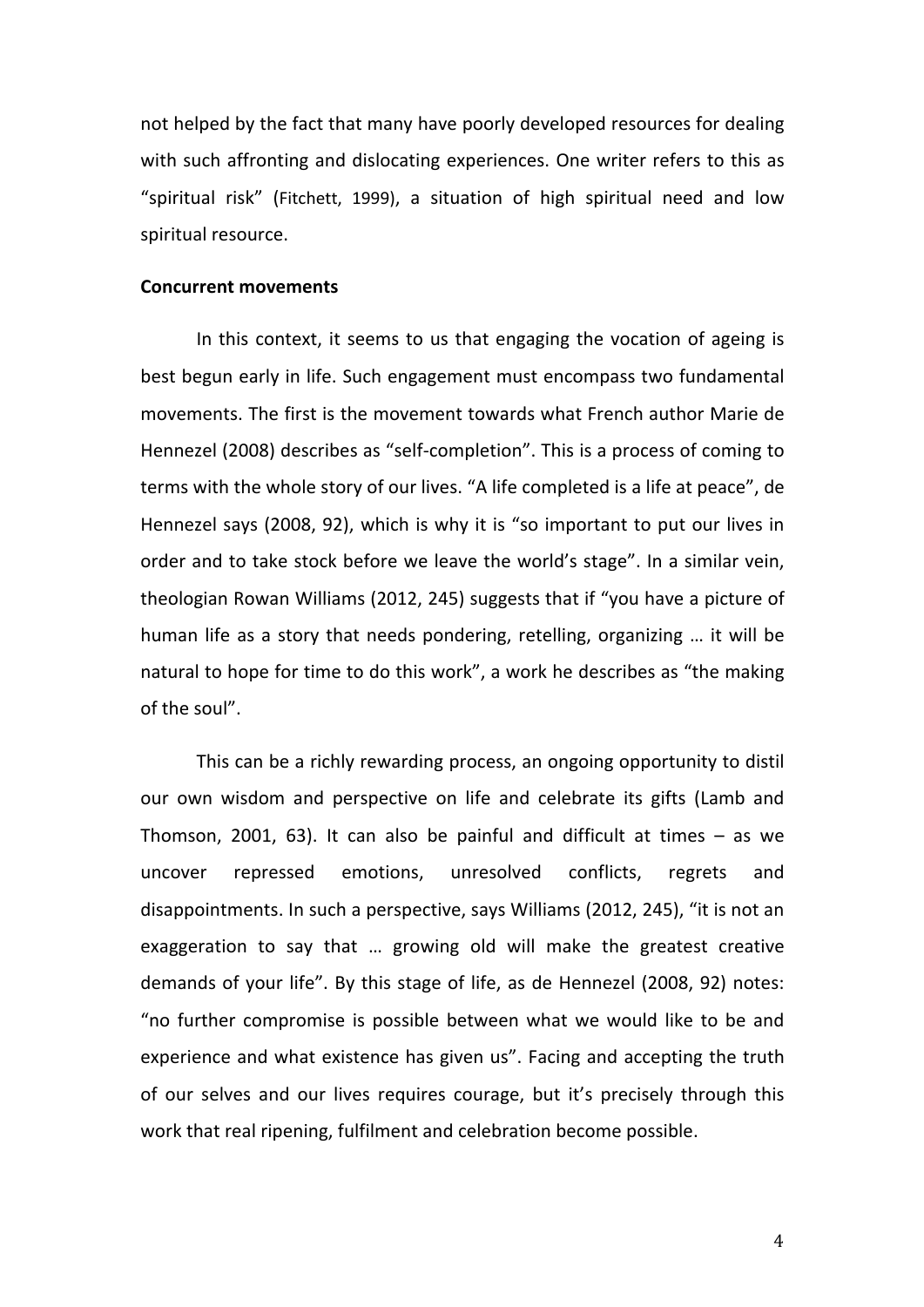This process, however, raises a significant question. If the journey of becoming fully ourselves is understood solely as a process of self-completion and self-realisation, then how are we to understand devastating and seemingly disintegrating conditions such as dementia, conditions that appear to compromise the self in its very essence? Are these *disorders* simply tragic codas to an otherwise completed life, do they make nonsense of any talk of *growing* old, or do they, like the process of dying, offer possibilities for the fulfilment of our life's vocation?

This leads us to name a second, seemingly counter-movement in the vocation of ageing. Where self-completion affirms the importance of gathering our lives, this second movement is about letting go. Poet David Whyte (2013) describes this as "apprenticing yourself to your own disappearance". Here the process of self-realisation continues, paradoxically, through relinquishment. It is a movement that feels like dissolution, but which comes to fruition in what is sometimes called "self-transcendence" (Mackinlay, 2001). 

To recognise this movement as intrinsic to realised personhood and so to the vocation of growing old involves two related understandings. First, our selves are and always were relationally constituted. In our middle years, some of us can maintain the illusion that we make our own lives. We feel competent, purposeful, powerful and useful—and that, we assume, is who we are. When in older age our powers diminish or disappear, we are thrown at some level into crisis. We become aware of our waning capacity to act and contribute as we used to. Eventually, we may lose the capacity to control even our own bodies and know our own minds: "old age little by little robbing us of ourselves and pushing us on towards the end", in the words of Teilhard de Chardin (1964, 82). This can feel as though something has gone terribly wrong and that our lives, far from culminating in completion, are being cruelly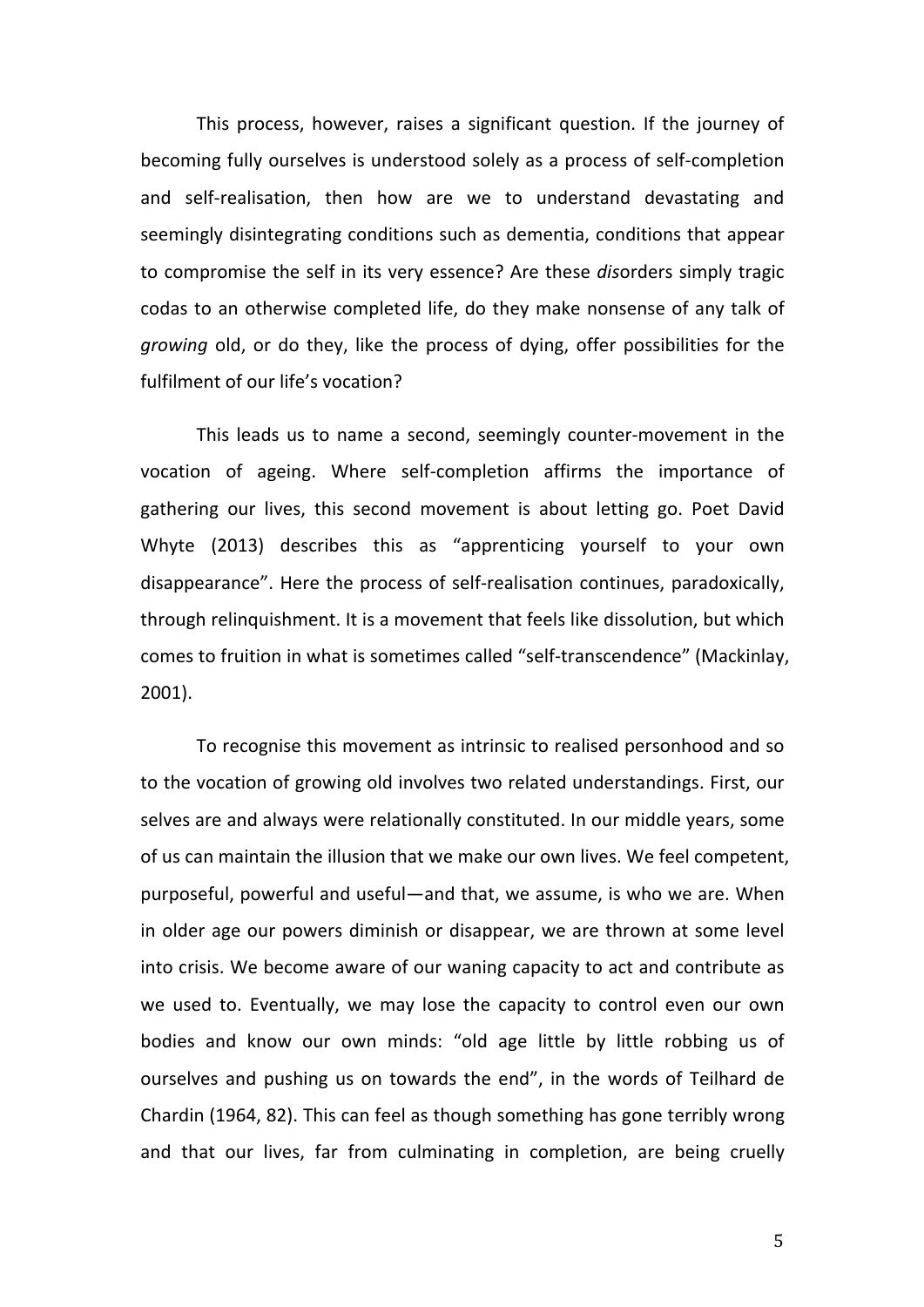undone. The reality is, however, that we never were wholly self-sufficient individuals, but always part of a larger web of gifts and relationships that sustained, and indeed, constituted us in essential ways. Experiences of intensifying dependence in older age simply make this truth increasingly plain.

Second, it is by letting go attachment to the limited achievements and securities of this illusory self-sufficiency that we experience ourselves as part of a larger existence—the self-in-communion. In the Christian tradition, this dynamic is revealed paradigmatically in the story of Jesus who gives himself over to death and is raised to new life in God. This is a dynamic we undergo throughout our lives, when through the little deaths of broken-heartedness and loss, failure and despair, we are divested of a limited self and way of being, and yet in time find ourselves somehow enlarged, more capable of living authentically. I imagine you've all got your own stories to tell about this. The basic pattern of conversion and transformation in the great spiritual and mythic traditions involves going down, letting go, and receiving new life as gift, "being unmade to be remade" (Williams, 1991, 18).

Because investment in the identity of the self-sufficient self has for most of us been so heavy, however, the process of being dispossessed is usually profoundly disorienting, painful, and frightening. And though it is all very well to wax lyrical about the essentially relational self and life on the other side of death, it seems an entirely different matter to lose your driver's license and your home, to need strangers to shower you and wipe your backside and even, as your mind falters, to remember who you are. This is a form of dying, a journey that can lead through dark places before it opens into light. Even so, the Christian tradition proclaims that the failure of our constructed self-hood, the revelation of the fragility of all attempts at selfjustification, is "good news". In the end, we cannot sustain our own identities and do not have to.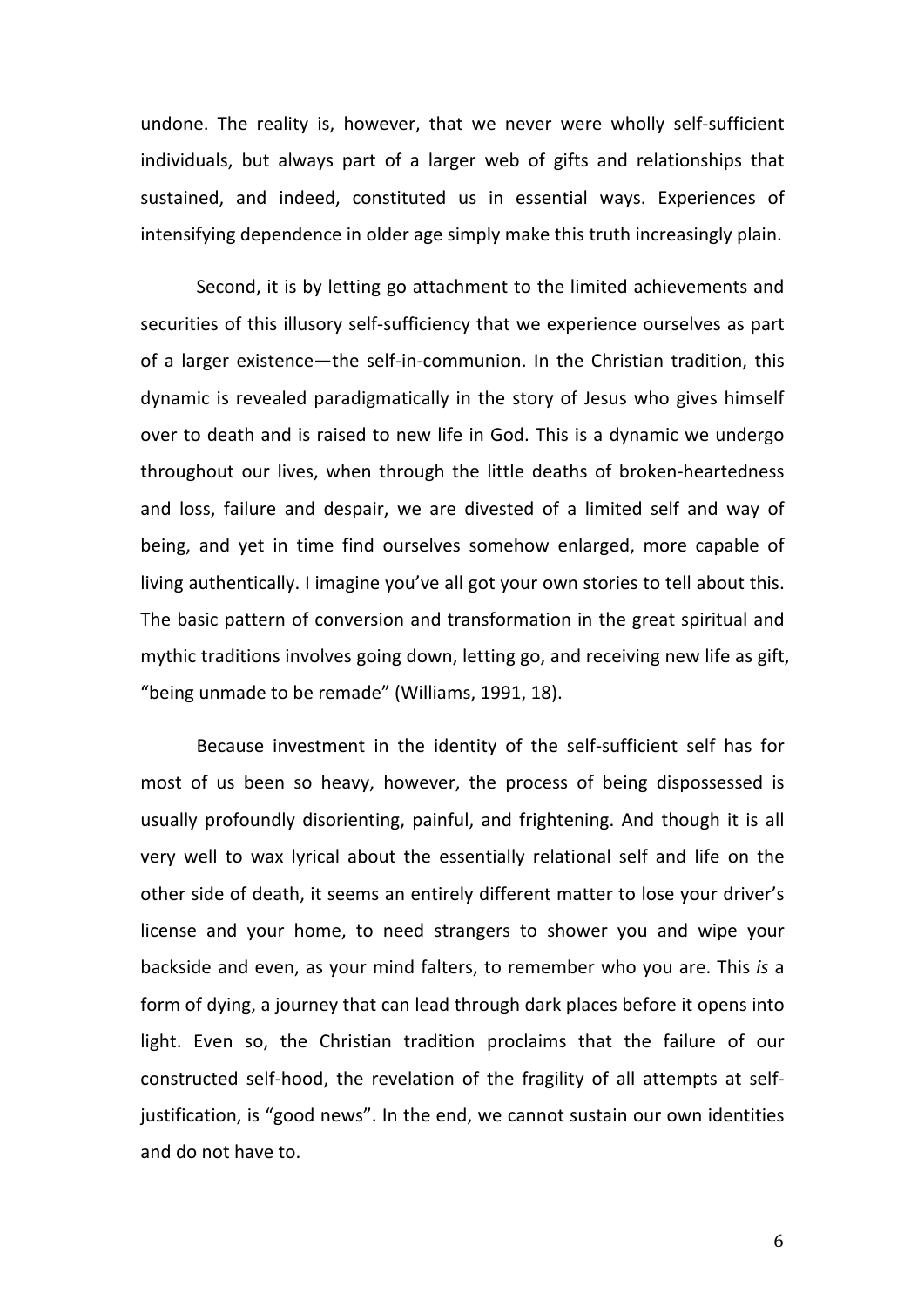So the vocation of ageing involves self-completion and integrationreconciling who we are and have been, what we have done and experienced in a long life. And it involves letting go, realising that I am not the source and ultimate sustainer of my life's meaning. These movements belong to the spiritual journey at any stage of life. For this reason, the vocation of ageing is continuous with the vocation of all life that would be truly human. Yet, we can now see more clearly how the process of ageing crystallises and intensifies our engagement with this vocation. As I draw towards the end of life, the call to make sense of the whole, including my death, grows stronger; as I experience more starkly the limits of my capacity to "make" myself, the necessity to entrust myself also grows. Paradoxically, these concurrent movements of completion and relinquishment find their consummation in each other. The more completely our life is realised, the more we are able to let it go; and the ultimate completion of our life lies in its final surrender.

## **The Practice of Growing Old**

What does all this mean for daily life? What practices might enable us to age gracefully as well as to nurture others in this journey.

There's a growing literature on "ageing well" which focuses on themes such as generativity, reminiscence, forgiveness and even blessing (e.g. Chittister, 2008; Fischer, 1998; Luke, 2010; Mackinlay and Trevitt, 2006). All these are important and helpful in the work of completion and relinquishment. Today, we want to highlight two further practices that are often overlooked: practices of lament, and what we call, undergoing.

### **Lament**

To lament is to protest, to grieve and to be angry, to complain about suffering. Such complaining can be adjudged depressing and detrimental to well-being, and yet in the Hebrew Scriptures lament functions personally and corporately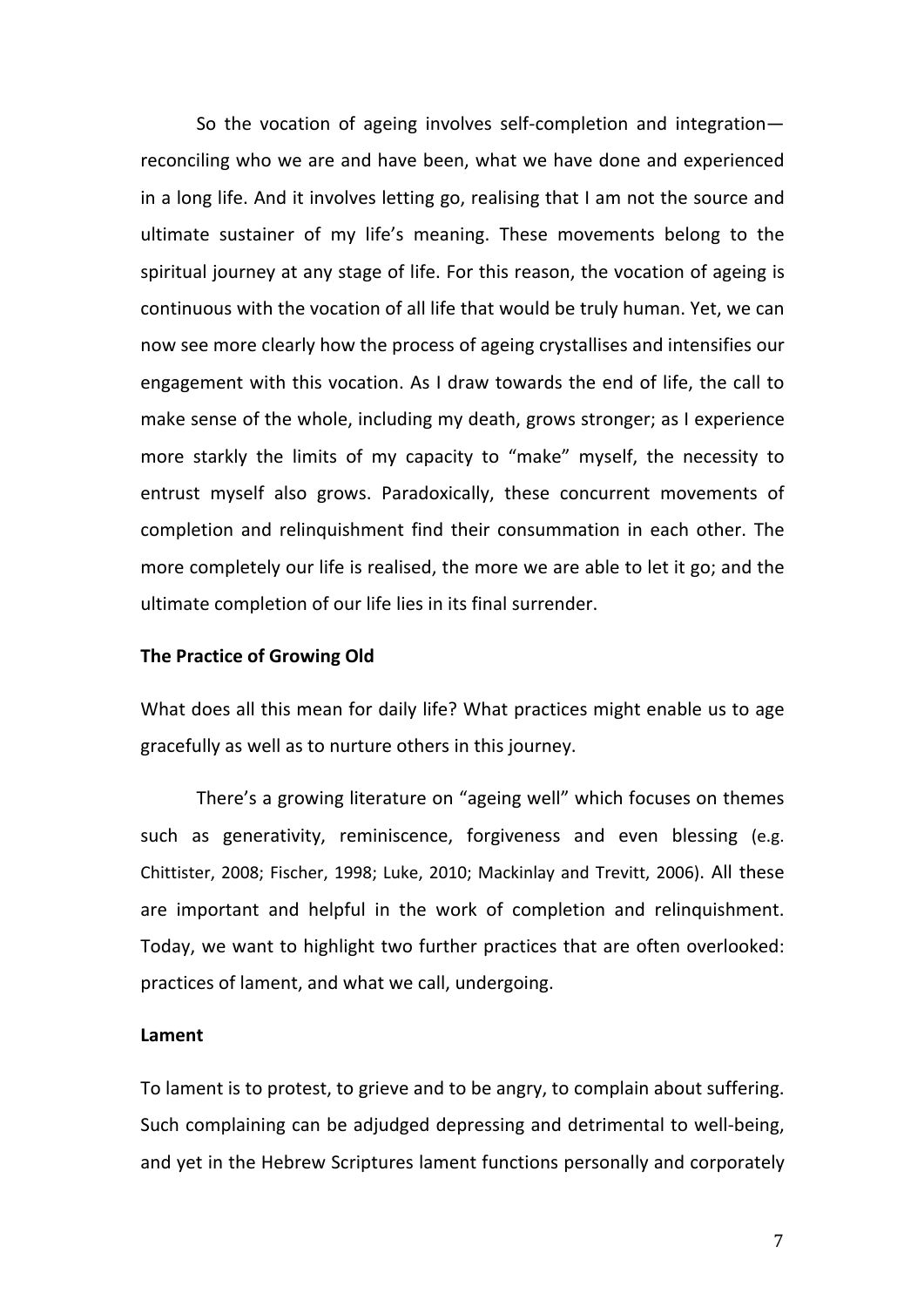as a means for coming to terms with (accepting rather than bitterly resisting) loss, regret and dispossession. The purposeful *practice* of lament differs from diffuse and chronic negativity, which brings no real release but rather keeps us stuck in resistance, bitterness and victimhood. There's a cleansing, cathartic power in true lament.

Cultural taboos and personal anxiety can discourage this practice. There can be a rawness to lament that people find discomforting. Certain religious communities even condemn it as evincing lack of faith. However, as Joanna Macy (cited in O'Connor, 2002, 108) observes, "the refusal to acknowledge despair produces emotional and sensory deprivation, psychic numbing, and impedes our capacity fully to respond to others". Macy encourages us to "do our 'despair work', because despair cannot be banished by simple injections of optimism or sermons on 'positive thinking'". True lament refuses to avoid the truth of suffering. It takes us into, and eventually through, the vulnerable space between the stifling states of committed victimhood and unhappiness on the one hand, and avoidance and false acceptance on the other.

The way we lament will vary from person to person; it can be written, spoken or enacted, spontaneous or planned. In seasons of trauma and crisis, such as those precipitated by major loss and change, lament may well become a long-term and regular practice. When 78 year-old Morrie Schwartz suffered the onset of ALS (amyotrophic lateral sclerosis), an aggressive terminal disease of the neurological system, he spoke of allowing himself a time each day to "mourn the slow insidious way in which I'm dying" (Abom 1997, 57). If you've read *Tuesdays* with Morrie, you'll know that this period of lament wasn't the whole of his experience but it was an important part.

In a faith context, lament is understood to be an act of worship and prayer, which calls on God, complains and pleads for intervention (O'Connor,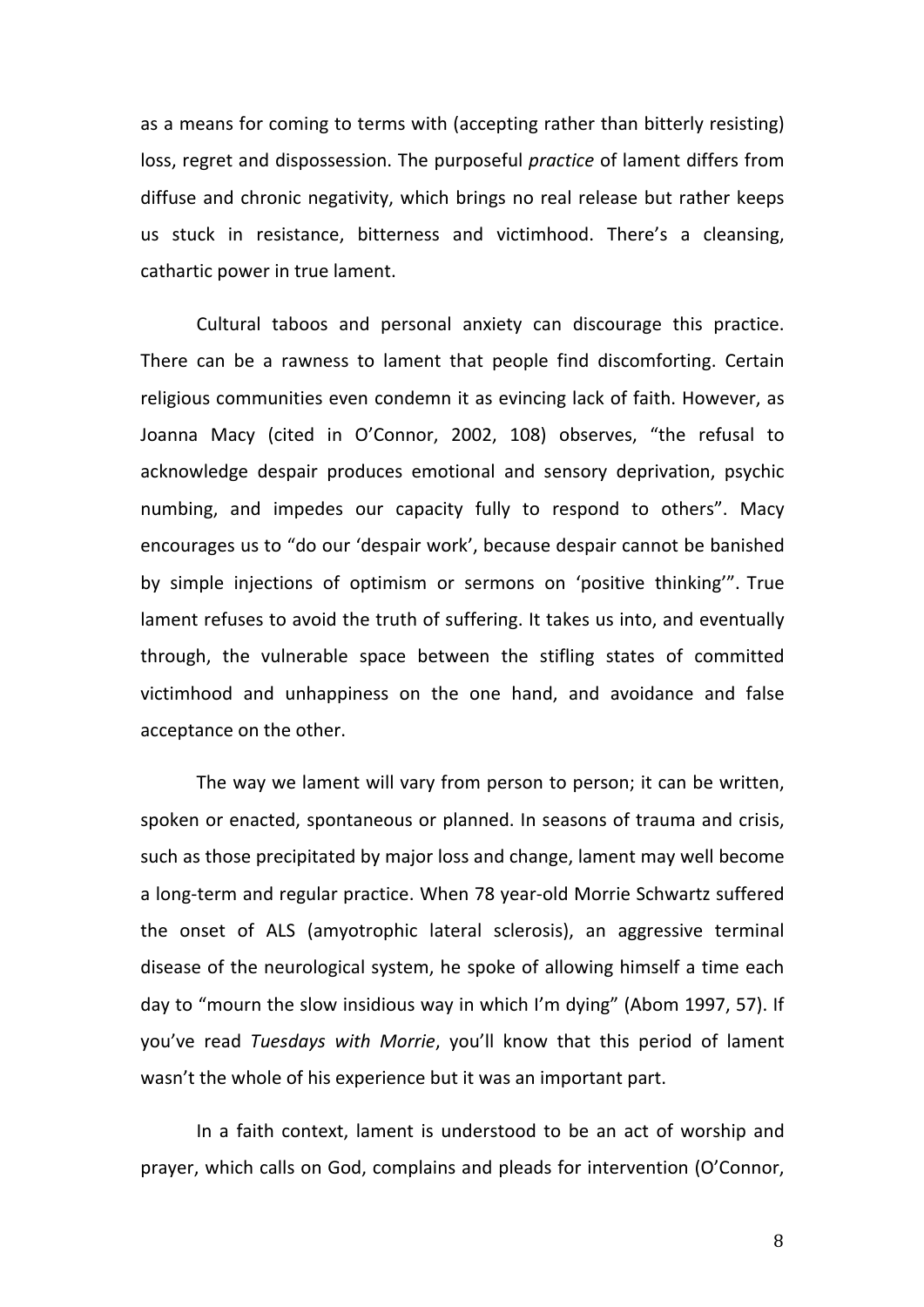2002, 124). It need not be devoid of gratitude or hope, but sometimes is. Either way to struggle with anger, resentment, fear and despair to the point where resistance is finally spent and the broken heart opens more deeply and compassionately, is crucial in the journey of completion and relinquishment.

In the context of aged care, this suggests that opportunities for both personal and corporate lament, including the use of ritual forms are to be encouraged. There is a danger, for example, that both chaplains and so-called "Lifestyle Officers" (and even family members and friends) understand their role primarily in terms of cheering and distracting those who are down hearted, making them "feel" better. Perceiving sadness or depression as always negative indicators of personal and spiritual well-being, and referring to the work of Lifestyle Officers as "diversional" rather than "recreational" (recreational), may be systemic symptoms of a lack of appreciation of the healing significance of lament and function to hinder rather than help engagement with the vocation of ageing.

# **Undergoing**

The literature on ageing often speaks of the movement in older age from doing to being, and the need to source our worth increasingly not in what we do or accomplish but in who we are (e.g. Mackinlay 2001, 133-135). It is understandable that the experience of diminished agency is framed in these terms, but it seems unnecessarily dualistic. Doing and being are not two separate stages of life: all our doing is refracted through the quality of our being, and being is itself a form of doing. We can "be" in a way, for example, that resists or denies what is befalling us; our anxiety, avoidance, ingratitude, pride and resentment stifling our growth and oppressing, manipulating and repelling those around us.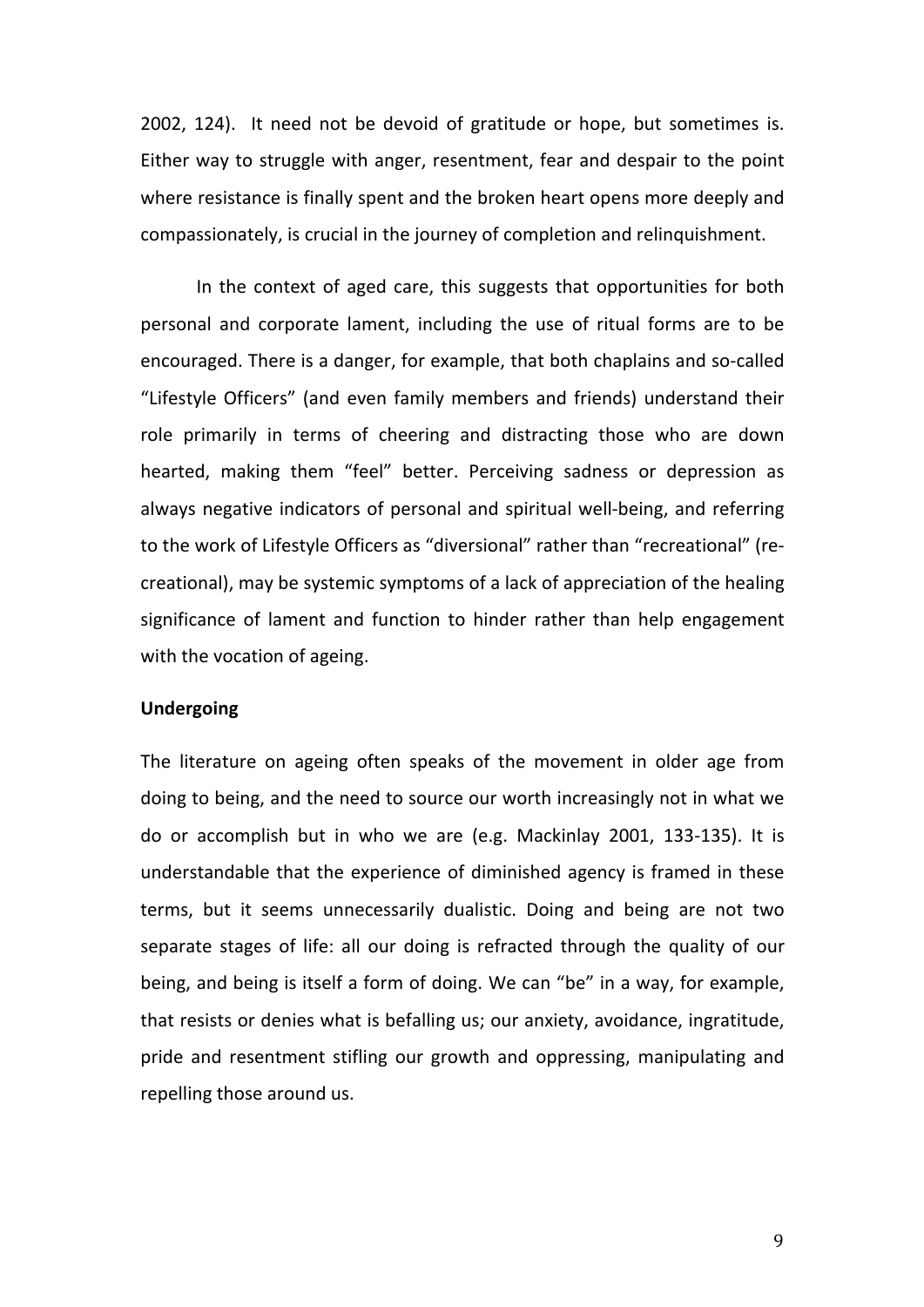The practice of what we call *undergoing* refers to a particular way of being in the world when our capacity for autonomous action is limited. It is a practice of intentional yielding, which in the Christian tradition is encapsulated in the term "passion", from "passio" – meaning to suffer in the sense of allowing and being "done unto". Importantly, this is a letting go, not a giving up, and although this seems a subtle difference, it makes all the difference in the world.

To undergo what is befalling us intentionally involves trust, consent, and courage, vulnerability and patience. It means leaning into the reality that increasingly as we age we are becoming patients, undergoers of life. It has to do with our willingness to consent to what is coming towards us, knowing there may come a point where even our capacity to consent is lost, and we simply are in the place of *passio*  $-$  our whole selves handed over to others and to the outworking of our frailty and mortality.

In the New Testament gospel accounts, the handing over of Jesus in the Garden of Gethsemane marks a significant transition in his life and in the fulfilling of his vocation. In Mark's gospel, for example, the verbs used of Jesus prior to this incident are almost exclusively in the active tense with Jesus as the subject. However, from the moment that Jesus is handed over in the Garden, he is rarely the *subject* of action but rather is the *object* of what is happening, the recipient of the action of others: he is the "undergoer", the one "done unto", and this is his passion (Vanstone, 2006, 17-33).

Significantly, as we reflect on what it means to age well, this is the necessary and final movement in the journey of Jesus' life, encompassing the twin movements of self-completion and self-transcendence. On the night before he died, as the story of Jesus is told, he had to choose whether to give himself freely into the hands of others and over to death or resist. It was an agonising choice—"Father, if you are willing, remove this cup from me; yet,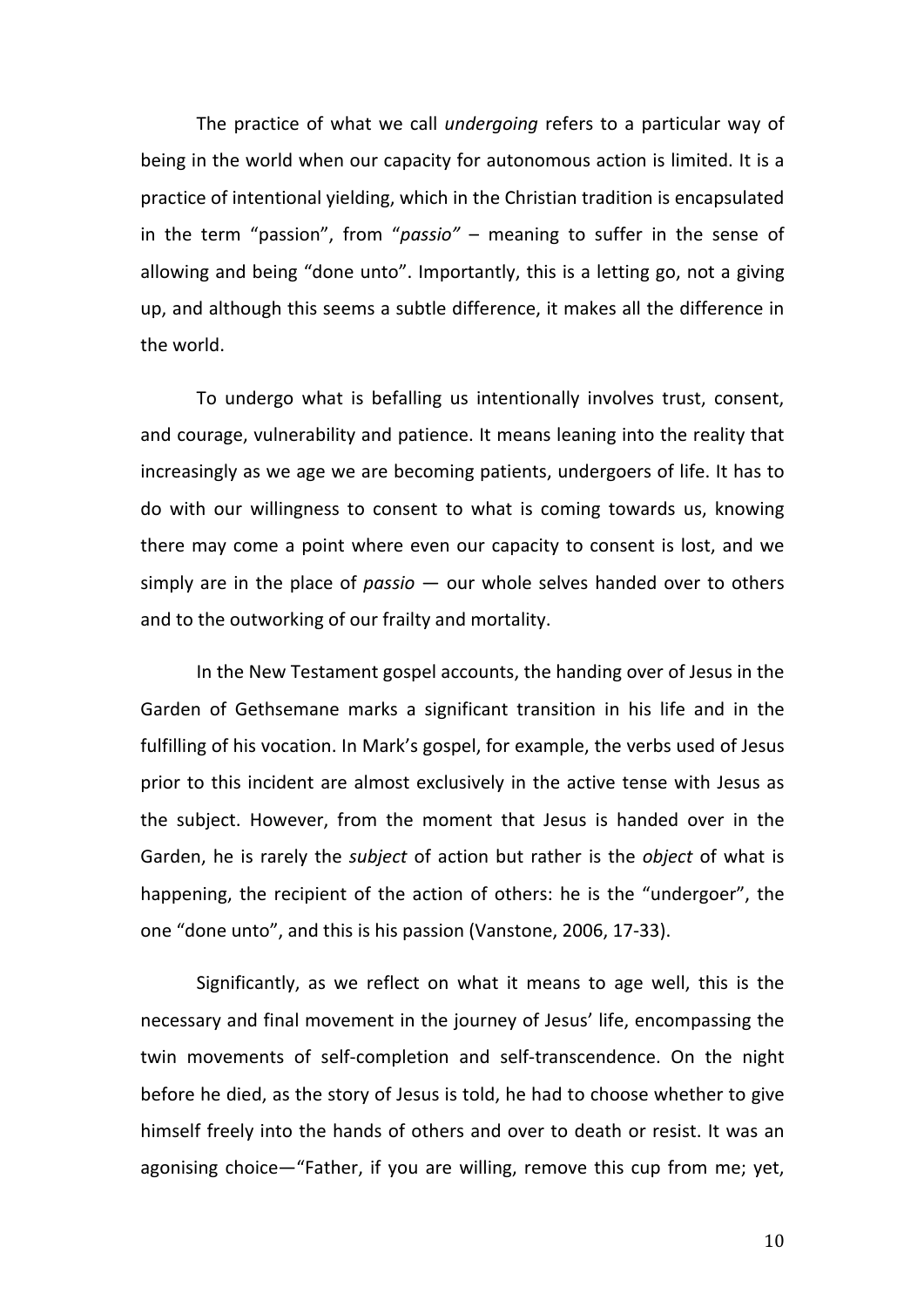not my will but yours be done" (Luke 22.42). But by the time the soldiers came for him, he was ready. For Jesus, submitting to his vocation to "suffer" at the hands of others was not the same thing as resigning himself to the inevitable. In his consent to undergo what was yet to come, there dwelt the seeds of new life for him and for others.

What does consenting to this undergoing, as a *practice*, look like? In the first instance, it involves acknowledging that this is where we are and how things will increasingly be for us. If we are to choose our status as patients rather than be victims of our situation, then we must learn *patience*. Every time I press a buzzer I must wait on another for response, the tenor of which (insensitive or kind) I cannot control. In this season of life we have to wait for almost everything  $-$  for meals, for medication, for visits, for dressing and even for toileting. And every time I feel humiliated or patronised I must practise an even more costly patience, recognising this way of being as itself part of my vocation.

In his classic work on "the stature of waiting", Vanstone observes (2006, 66): 

Either this dependence and limitation must be a source of increasing resentment and frustration and even self-contempt; or there must be a rediscovery of the dignity which belongs to [the person] as patient, as object, as one who waits upon the world and receives that which is done to [them].

This does not mean condoning neglect and abuse. Nor does this stance of patient receptivity preclude us from asking and hoping for good things, kindness and times of enjoyment. But we will have to learn to accept a degree of less than ideal responses from others and our increasing vulnerability to them.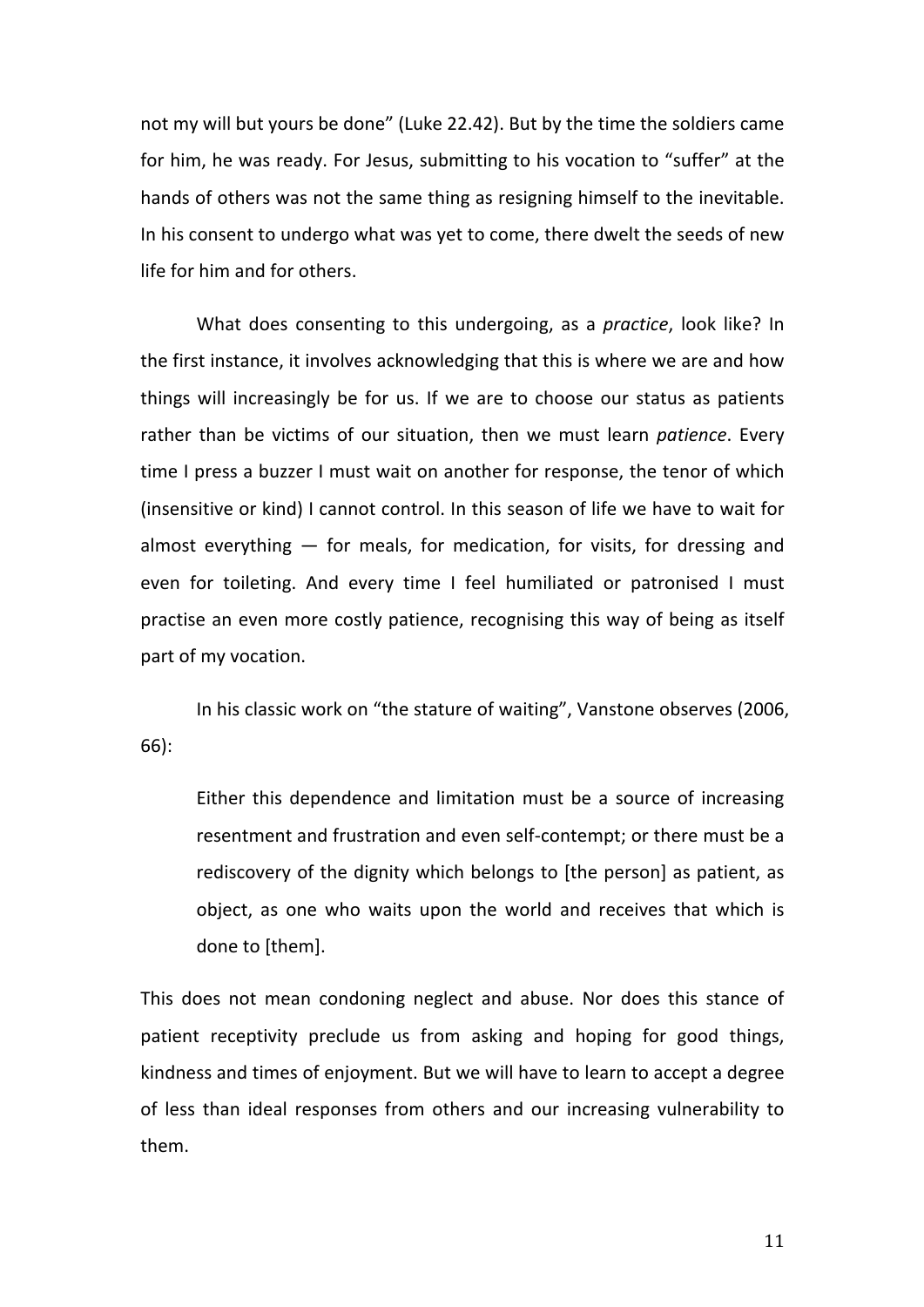Meditation or contemplative prayer is a discipline that can accustom, form and sustain us in this way of being. For set periods each day we let go our thoughts, plans and expectations, practising silence and stillness. Meditation is different to simply sitting vacantly for long periods, which in a nursing home is more likely a sign of alienation and isolation. In meditation we are deliberate, we adopt a stance of alertness and maintain an object of focus. Meditation can also be practiced alone and in community. The fruit of this practice is a deepening capacity to be present to our experience, all of it, and yet paradoxically, less attached and tossed about by it.

In all its expressions and little deaths, this practice of undergoing teaches us to say with Christ, "into your hands I commend my spirit" (Luke 23.46). It is an entrusting of self to others and to God, which comes to completion in the surrender of our lives to bodily death in faith and hope.

#### **Conclusion**

Writer George Vaillant (2002, 3) has said: 'To know how to grow old is the master work of wisdom'. We have focussed on the more difficult and painful dimensions of the journey of ageing - not because we want to be overly negative or pessimistic but because it's our capacity to engage these experiences truthfully and open-heartedly that ultimately bears fruit in our lives as wisdom, as compassion, as love. It's what gives those who are growing old authority and something deep to teach us about what it means to be fully human, fully alive.

Contemplation is intrinsic to this vocation. In meditation, we practise simply being with our present experience, we let go thoughts, plans and expectations and we receive ourselves, and our lives, as gift. And, if we truly want to *grow* old and not just get old, to make of the whole of our lives an offering in and to love, then the sooner we start practising this the better!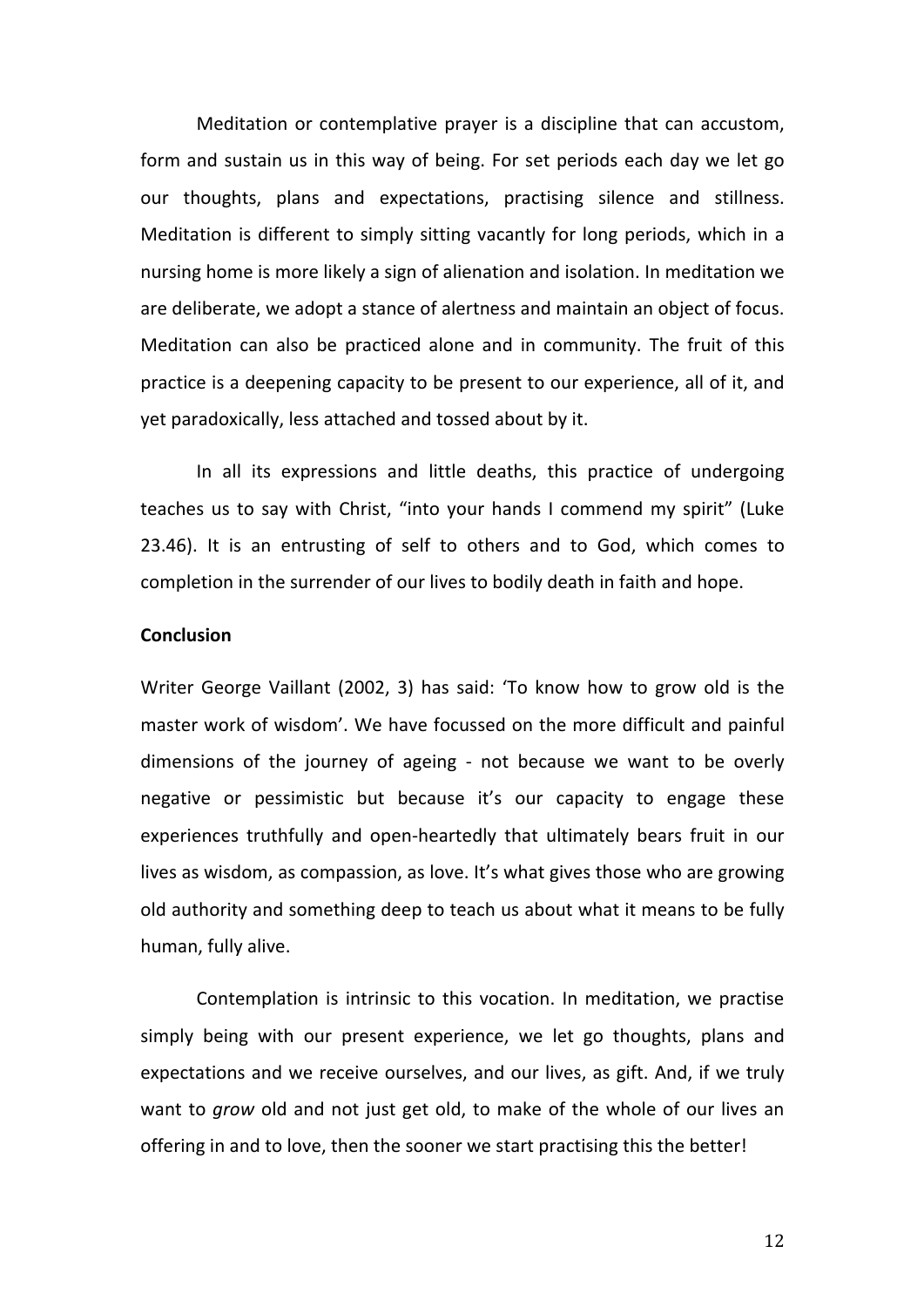# **References**

Albom, M. (1997). *Tuesday's with Morrie: An Old Man, A Young Man & Life's Greatest Lesson*. Sydney: Hodder.

Brueggemann, W. (2001). *The Prophetic Imagination*. Minneapolis, MN: Fortress Press.

Chittister, J. (2008). *The Gift of Years: Growing Old Gracefully*. New York: BlueBridge.

Clendenin, A. (2000). Unfinished business among the aging and those who love them. The Journal of Pastoral Care 54 (2) pp. 121-133.

De Chardin, P.T. (1964). *Le Milieu Divin: An Essay on the Interior Life*. London: Collins Fontana. 

De Hennezel, M. (2008). *The Art of Growing Old: Ageing with Grace*, trans. S. Dyson. New York: Viking.

Fischer, K. (1998). *Winter Grace: Spirituality and Aging*. Nashville, TN: Upper Room Books.

Fischer, N. (2011). *Sailing Home: Using the Wisdom of Homer's Odyssey to Navigate* Life's Perils and Pitfalls. Berkeley, CA: North Atlantic Books.

Fitchett, G. (1999). Screening for spiritual risk. *Chaplaincy Today* 15 (1) pp. 2-12.

Gilleard, C. and Higgs, P. (2010). Aging without agency: theorizing the fourth age. *Journal of Aging and Mental Health* 14 (2) pp. 121-128.

Kantor, Bonnie S. and Myers, M. (2006). From aging... to saging—the Ohio State Senior Partners Program: Longitudinal and experiential geriatrics education. *Gerontology & Geriatrics Education* 27 (2) pp. 69-81.

Lamb, W. and Thomson, H. (2001). Wholeness, Dignity and the Ageing Self: A Conversation Between Philosophy and Theology. In: E. MacKinlay, J. Ellor and S. Pickard (eds.). Aging, Spirituality and Pastoral Care: A Multi-National Perspective. New York: Haworth Pastoral Press. pp. 57-76.

Luke, H. (2010). *Old Age: Journey into Simplicity*. Gt. Barrington, MA: Lindisfarne Books.

Mackinlay, E. (2001). *The Spirituality of Ageing*. London: Jessica Kingsley Publishers.